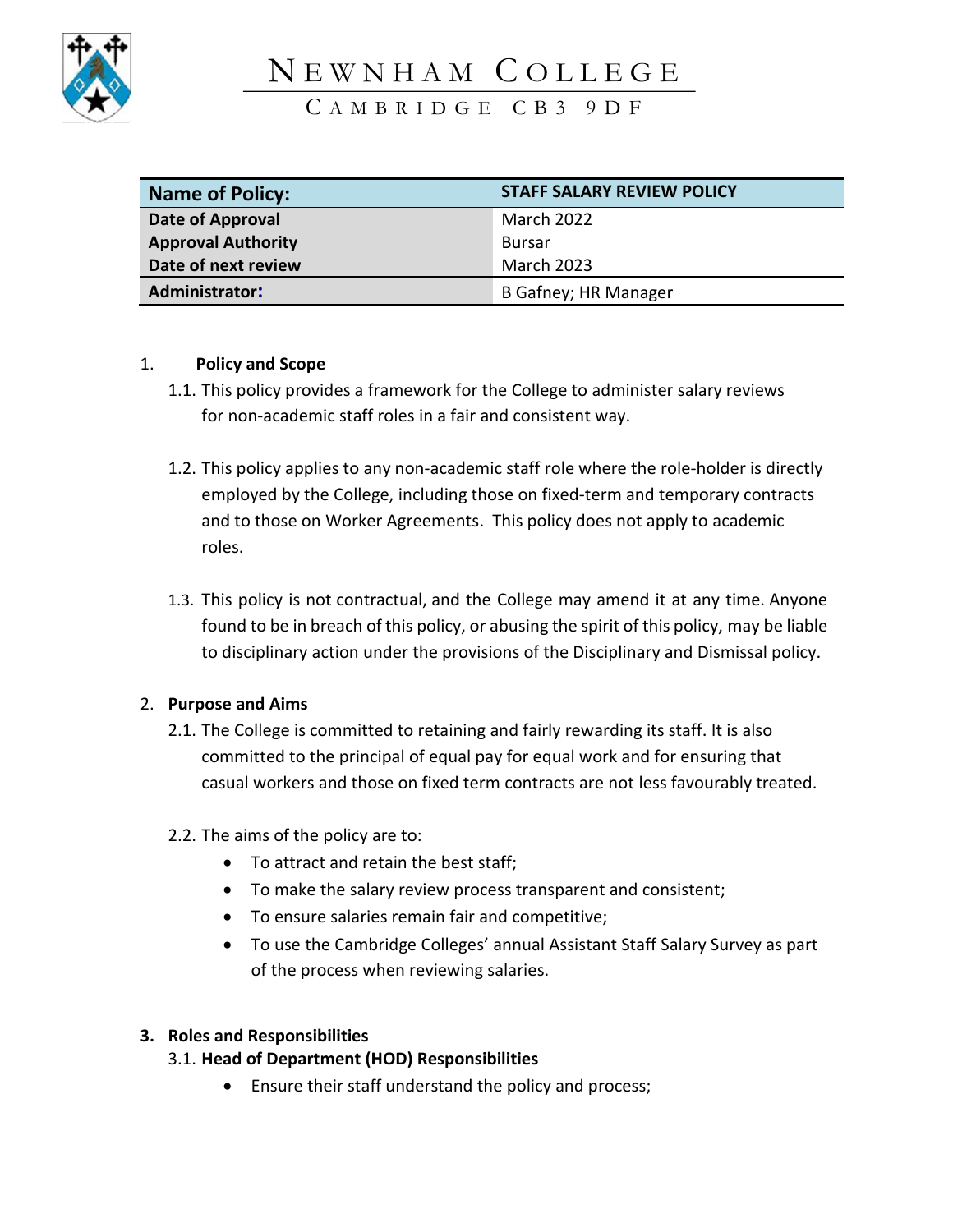- Ensure the annual appraisals for staff are completed;
- Consult with their own line manager in the first instance, if they wish to review the salary for a role in their department;
- Not to make any promises to members of their team which they might not be able to keep.

#### 3.2. **Human Resources (HR) Manager's Responsibilities**

The HR Manager, in conjunction with the Bursar, will:

- Review the Assistant Staff Salary Survey on an annual basis (usually around March) to identify those non-academic staff roles which have fallen below 90% of the median pay;
- Keep a record of the completion of annual appraisals for all non-academic roles;
- Support the HOD when preparing their salary review submissions.

#### 3.3. **The Bursar's Responsibilities**

The Bursar will:

- consider and make recommendations to the Council regarding any major structural changes relating to salaries;
- decide on non-academic staff role gradings;
- monitor staff costs

# **4. Procedure for salary reviews**

- 4.1. Where a HOD believes that a role has changed significantly or has fallen behind the market rate for the job enough to warrant a pay award, they will collate supporting evidence and submit it to the Bursar for consideration.
- 4.2. The HR Manager may support the HOD in making their submission and provide comparative data from such sources as other recent adverts in the same field and from the Assistant Staff Salary Survey.
- 4.3. A Staff Salary Review Form is provided (see appendix A and available in HODs Useful Forms on Share Point) which asks for the following to be provided by the HOD:
	- A copy of the current job description with date it was last reviewed;
	- A copy of an up-to-date appraisal for the role-holder (i.e. completed within the last 12 months);